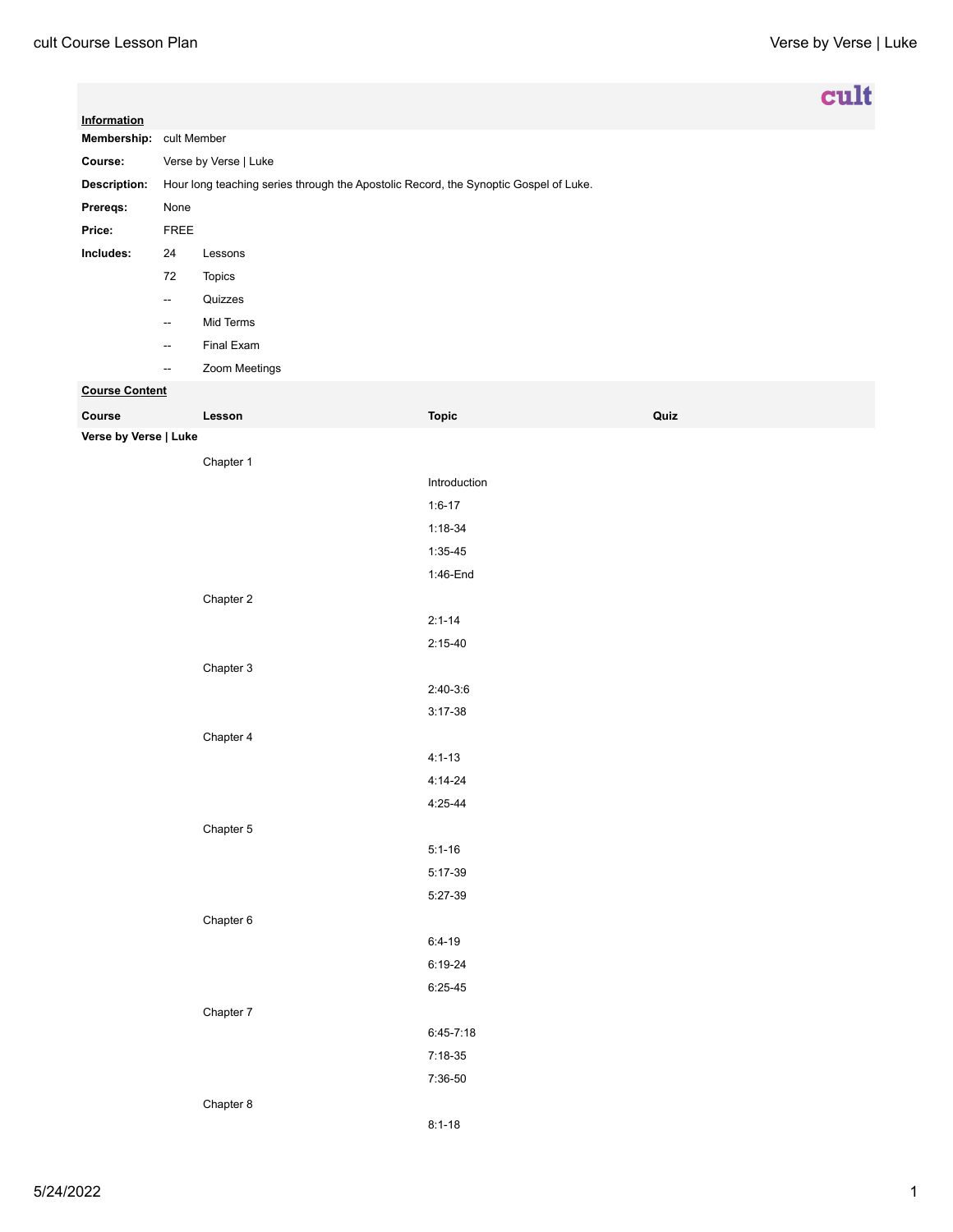|            | 8:19-34         |
|------------|-----------------|
|            | 8:35-56         |
| Chapter 9  |                 |
|            | $9:1 - 17$      |
|            | $9:18-22$       |
|            | $9:23-36$       |
|            | 9:33-35         |
|            | 9:36-50         |
|            | $9:51-61$       |
| Chapter 10 |                 |
|            | 10:4-24         |
|            | 10:25-42        |
| Chapter 11 |                 |
|            | $11:1 - 13$     |
|            | 11:14-26        |
|            | 11:28-33 Part 1 |
|            | 11:28-33 Part 2 |
|            | 11:37-51        |
|            | 11:52-12:10     |
| Chapter 12 |                 |
|            | 12:10-31        |
|            | 12:32-59        |
| Chapter 13 |                 |
|            | 13:1-22         |
|            | 13:23-55        |
| Chapter 14 |                 |
|            | $14:1 - 14$     |
|            | 14:16-33        |
| Chapter 15 |                 |
|            | 15:1-24         |
|            | 15:25-32        |
| Chapter 16 |                 |
|            | 16:13-23        |
|            | 16:24-31        |
| Chapter 17 |                 |
|            | $17:1 - 21$     |
|            | 17:33-37        |
| Chapter 18 |                 |
|            | 18:1-21         |
|            | 18:18-30        |
|            | 18:31-43 Part 1 |
|            | 18:31-43 Part 2 |
| Chapter 19 |                 |
|            | 19:21-46        |
|            | 19:42-20:15     |
|            |                 |

Chapter 20